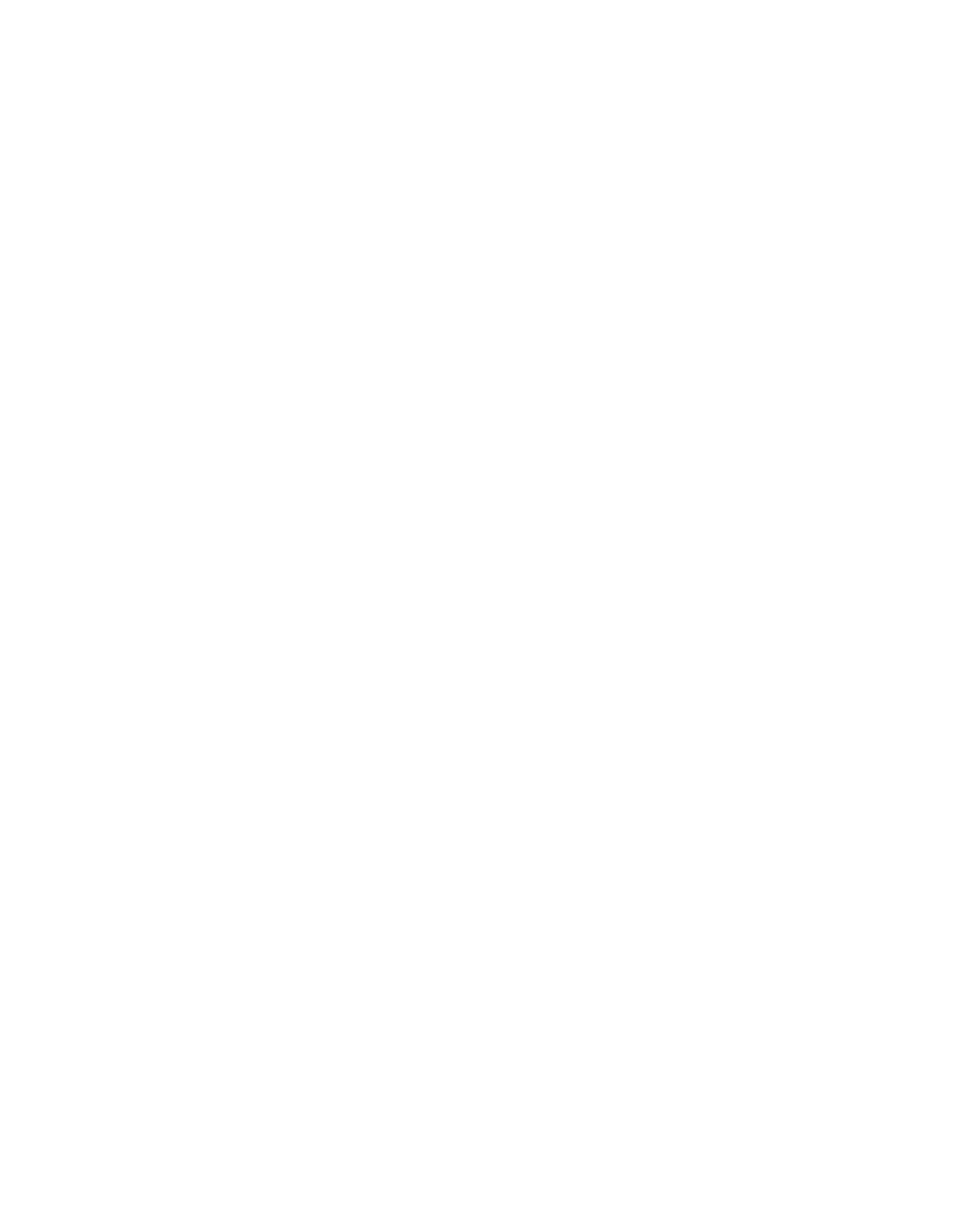

# **Advisory Circular**

**Subject:** Aviation Maintenance Technician Awards Program **Date:** 9/28/05 **Initiated by:** AFS-305 **AC No:** 65-25C

**1. PURPOSE.** This advisory circular (AC) revises the requirements for participation in the Federal Aviation Administration (FAA) Aviation Maintenance Technician (AMT) Awards Program, cancels the 5 year gold seal program, incorporates maintenance human factors training, and in addition to the field offices, assigns FAA Safety Team (FAASTeam) representatives the responsibility to issue the awards.

**2. EFFECTIVE DATE.** The provisions in this AC are not effective until January 1, 2006.

**3. CANCELLATION.** AC 65-25B, Aviation Maintenance Technician Awards Program, dated August 26, 1999, is canceled effective January 1, 2006.

## **4. DEFINITIONS.**

**a. Calendar Year.** The calendar year for this awards program is defined as the period of time from January 1 through December 31. All training must be earned within that calendar year in order to be eligible for an AMT award.

**b. FAA Training Seminar.** A seminar of at least 50 minutes constitutes 1 training hour. The seminar must cover FAA maintenance or airworthiness regulations and related policy and be conducted by FAA personnel or by persons acceptable to the FAA. Examples of persons acceptable to the FAA are: properly trained and current FAA safety counselors, mechanics with Inspection Authorizations (IA), and part 147 instructors. FAA training seminars lasting at least 50 minutes may be combined to meet the 2 hour requirement of the award desired. The maximum number of hours FAA regulatory training that can be credited towards an AMT award is 26 hours.

**c. Aviation Industry Maintenance Training Seminar.** A formal meeting, lasting at least 50 minutes, in which technical training is conducted. Each 50-minute block of instruction constitutes 1 hour of training. Several industry training seminars may be combined to meet the total hour requirement of the award desired. Training can be conducted by the manufacturer or its representative, or by an air carrier/repair station training department as long as the information is technical, safety-related, regulatory in nature, or pertains to maintenance human factors. Industry seminars cannot contain commercial endorsements or serve as an advertisement for a particular product or service. Any FAA-accepted IA course can be counted toward an AMT award.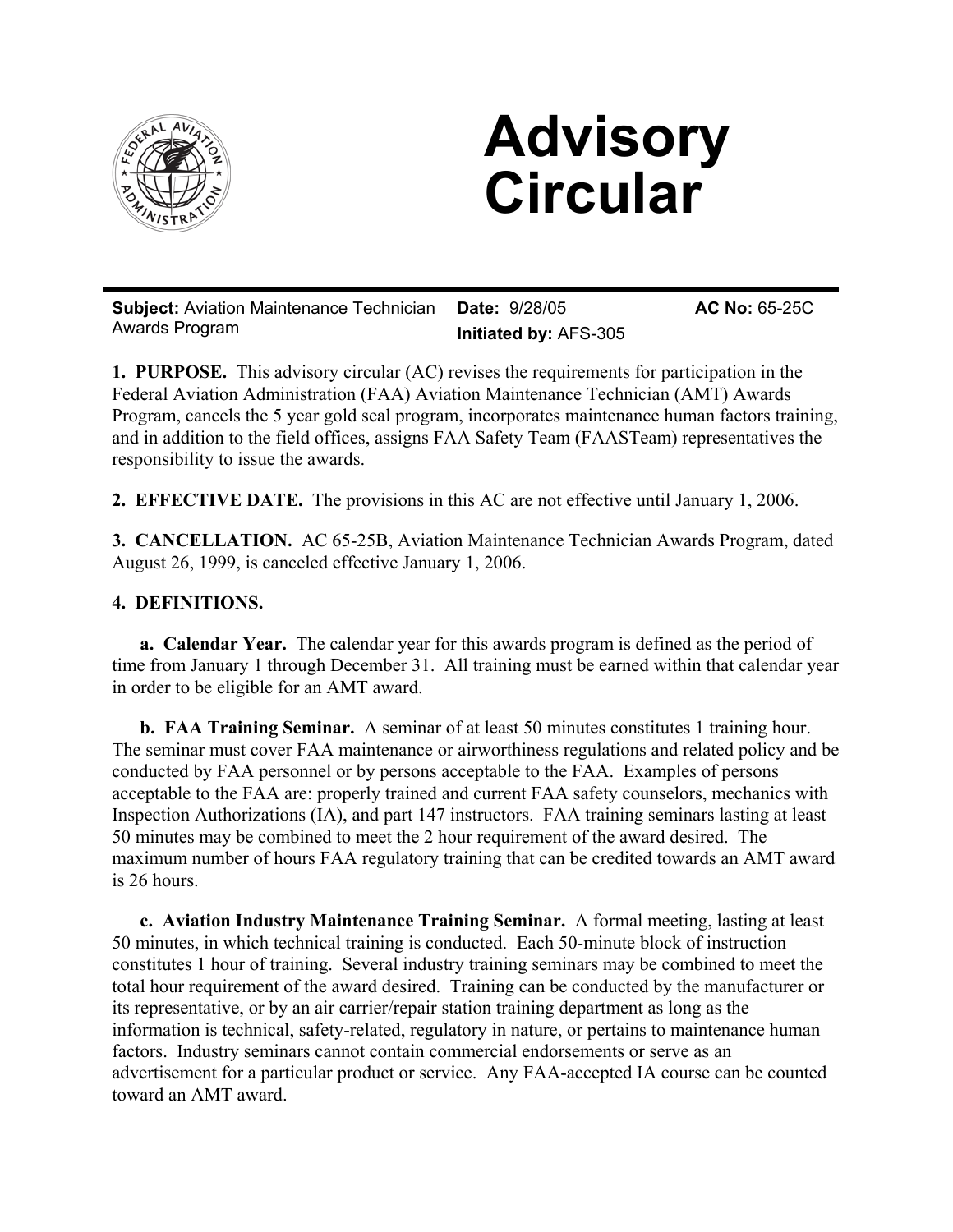**d. On-the-Job Training.** This aviation maintenance training may be conducted at any time by industry or by a qualified and FAA-certificated individual. This training may be informal or formal and may last for any length of time. The training may cover any maintenance subject that may be necessary or of interest to the maintenance technician. A copy of the employee's training record, showing on-the-job training (OJT) in hours for that calendar year and the name of the instructor or mechanic who provided the training, must be submitted along with the letter requesting the award.

**e. College-Level Course.** A course of instruction on one subject constituting at least 3-credit hours or 40 classroom hours from a nationally accredited college or university or a vocational/technical school approved by a higher educational accreditation organization (correspondence and Internet courses are acceptable). Acceptable college courses are limited to mathematics, English, science, aviation safety, maintenance human factors, or quality control courses.

**f. Evidence that Training Was Received.** This requires submitting one of the following items:

**(1)** The actual or photocopy of the record of attendance, or graduation certificate, or certificate of completion for a maintenance seminar, which shows the date, location, instructor, hours of instruction, and subjects covered;

**(2)** A dated record of attendence or class roster signed by the instructor, which shows the subjects covered and total course hours; or

**(3)** A dated copy of an employee's training record signed by a company official.

**g. Maintenance Human Factors Training.** To standardize maintenance human factors training nationwide, each course must be accepted by the FAA. Course providers may apply for FAA acceptance by sending a copy of the course to FAA Headquarters, Aircraft Maintenance Division, AFS-330, 800 Independence Ave., SW., Washington, DC 20591. Upon acceptance of the course, the FAA will issue a course identification number with the letter of acceptance. Maintenance human factors course(s) are limited to 1 hour of credit for the Bronze, Silver, and Gold awards, and 24 hours of credit for the Ruby and Diamond awards.

**5. BACKGROUND.** In October 1991, the Flight Standards Aircraft Maintenance Division (AFS-300), Washington, DC, determined a need for an incentive program to encourage AMT employees and employers to participate aggressively in available initial and recurrent maintenance training/courses. This incentive program is called the AMT Awards Program. The FAA will recognize eligible technicians and employers by issuing awards to those who receive or foster initial and recurrent training.

### **6. DISCUSSION.**

**a.** This highly successful awards program became effective on October 1, 1992, and was the first nationwide FAA-supported awards program for AMTs and employers. Over 23,000 AMT awards were issued annually from 1999 to 2005.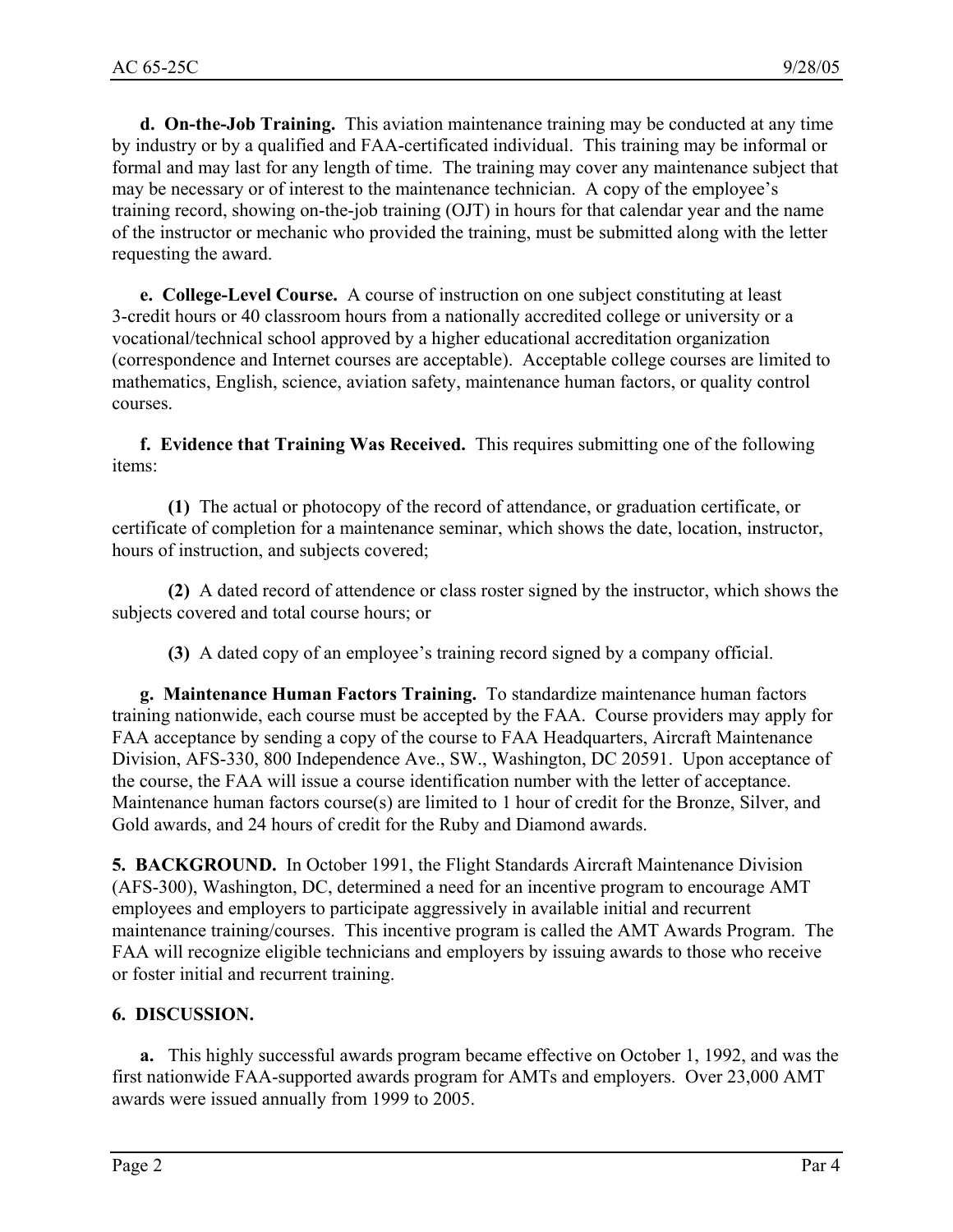**b.** The purpose of this program is to provide incentives for maintenance technicians to actively participate in initial and recurring training programs on their own initiative or in training programs subsidized by their employer.

**c.** The FAA is aware that the employer bears the short-term loss of employee productivity and other costs associated with training. To increase the incentive for management to fund training under the award program, the FAA recognizes employers who take a proactive role in training their technical workforce.

**d.** The awards for technicians will be an FAA Certificate of Training and a distinctive tie tack/lapel pin. The award for employers will be a Certificate of Excellence. The application can be sent to the local Flight Standards District Office (FSDO), Certificate Management Office (CMO), International Field Office (IFO), or the local FAASTeam representative. The office or FAASTeam representative will issue the certificates and tie tacks/lapel pins to eligible technicians and employers. Contact the local FSDO for the address of the FAASTeam representative.

**7. HISTORY OF THE AMT LOGO.** The AMT Awards Program logo was 1 of 11 designs submitted by AMTs in response to an article in Aviation Equipment Magazine in September 1990. Over 300 technicians who attended maintenance seminars in Lafayette, Louisiana; Pittsburgh, Pennsylvania; and Trenton, New Jersey, were asked to choose the best logo from the 11 designs submitted. The selection, which appears in this AC, was chosen for the following reasons:

**a.** The AMT Awards Program logo's hexagonal shape resembles standard Army/Navy hardware. The hexagon design symbolizes strength in maintaining a common standard of integrity and trust.

**b.** The two perfect circles within the hexagon symbolize the continuing cycle of maintenance and inspection, which must be unbroken and perfect today and every day to ensure continued airworthiness and aviation safety.

**c.** The formula **knowledge + professionalism = safety** represents not only the aviation maintenance industry's commitment to maintaining the aircraft entrusted to its care, but also serves as a personal commitment as well.

**d.** The two aircraft located in the center of the logo represent the 1903 Wright Flyer superimposed over the proposed 2001 space plane. The Wright Flyer represents the maintenance community's proud past because the Wright brothers' mechanic, Mr. Charles Edward Taylor, performed an important and necessary role from the beginning of aviation. Not only was he the first aircraft mechanic, he also designed and built the engine for the 1903 Wright brothers' Flyer.

**e.** The space plane, with its technological advancements and low orbit capability, represents the bright future of the maintenance profession.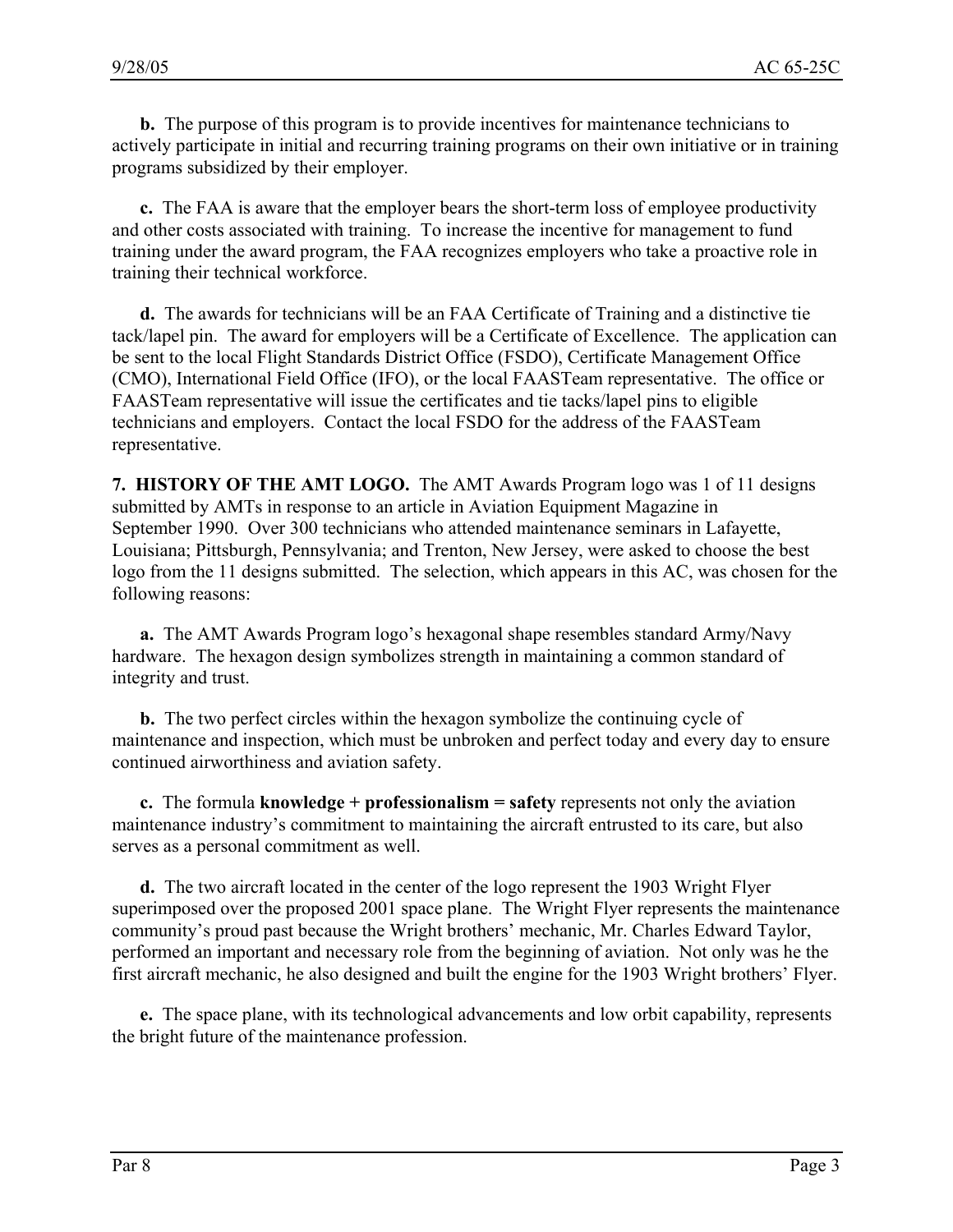**f.** The aviation maintenance community and FAA believe that the AMT Awards Program logo symbolizes the best of what the aviation maintenance industry has to offer. It will take hard work to earn it, and should be worn with pride.

### **8. AMT AWARDS PROGRAM OVERVIEW.**

**a.** The AMT Awards Program is divided into two awards programs: one for technicians and one for employers. A technician or employer who qualifies may receive only one of the five awards during any given year. The technician's award will be an FAA Certificate of Training and a tie tack/lapel pin. The employer's award will be a Certificate of Excellence.

**b.** The technician and employer award phases include:

**(1)** Phase I − Bronze Award **(2)** Phase II − Silver Award **(3)** Phase III − Gold Award **(4)** Phase IV − Ruby Award **(5)** Phase V − Diamond Award

**c.** The program is designed so that the requirements for each successive phase are more demanding than the requirements for the preceding one, justifying the added prestige for the higher award. To be eligible for an award, an applicant must complete all of the requirements for the award within the current calendar year.

**d.** The program is designed to be flexible. Technicians and employers are not required to complete a lower award phase before earning the next higher phase. For example, a technician or employer who qualifies for the Diamond Award during his or her first year in the program would be issued the Phase V Diamond Award.

**e.** The FAA encourages all eligible technicians and employers to participate in the awards program each year. Continuous participation in the FAA AMT Awards Program for regulatory and airworthiness training will reinforce and foster the high level of professionalism within the industry.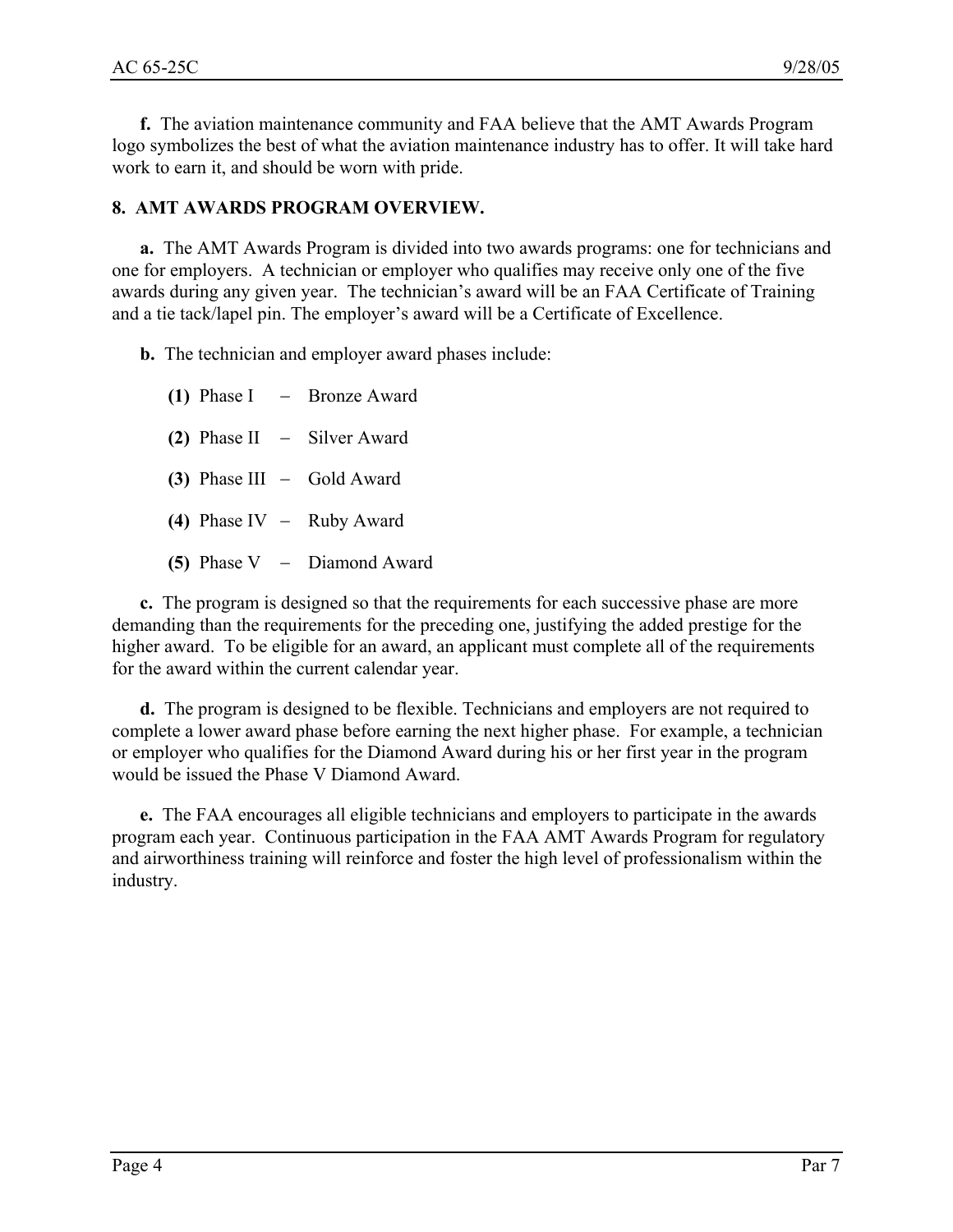**9. TECHNICIAN AWARD ELIGIBILITY.** The following individuals are eligible for the technician's award:

**a.** An FAA-certificated mechanic or repairman employed in general aviation or air carrier maintenance, and working on U.S.-registered, FAA type-certificated, or light-sport aircraft.

**b.** A student in an FAA-certificated Title 14 of the Code of Federal Regulations (14 CFR) part 147 Aviation Maintenance Technician School who is maintaining a course average grade of C or better. The student must receive training required by this award program, outside of his or her regular part 147 school curriculum. An apprentice mechanic working full-time or part-time performing aircraft maintenance under a certificated mechanic or technician is also eligible to receive an award.

**c.** Part 147 school instructors are eligible for the Certificate of Training awards if the instruction given or received was outside of their part 147 instruction duties.

**d.** Certificated and non-certificated mechanics and technicians are eligible if they are actively working (see 14 CFR part 65, section 65.83) on U.S.-registered aircraft or component parts for 14 CFR part 91, 121, 125, 127, 129, 133, 135, 137, 141, or 145 entities. For example, an avionics, instrument, or propeller technician working for a part 145 repair station is eligible. Non-certificated persons who work for a certificated organization under one of the above referenced 14 CFR parts should submit an employer's verification of employment and a list of aircraft or appliances worked on.

**10. EMPLOYER ELIGIBILITY.** To be eligible for the employer's award, the employer must:

**a.** Be involved full-time in the business of maintaining or repairing aircraft and/or their component parts and appliances, or manage an FAA-certificated part 147 school; and

**b.** Employ at least three full-time technicians.

#### **11. AMT AWARD REQUIREMENTS.**

**a. Phase I.** Bronze (total training—6 hours):

- **(1)** Attend a minimum of 2 hours of training on FAA regulations and policy; and
- **(2)** Satisfactorily complete 4 hours of aviation industry maintenance training.

#### **b. Phase II.** Silver (total training—12 hours):

- **(1)** Attend a minimum of 2 hours of training on FAA regulations and policy; and
- **(2)** Satisfactorily complete 10 hours of aviation industry maintenance training.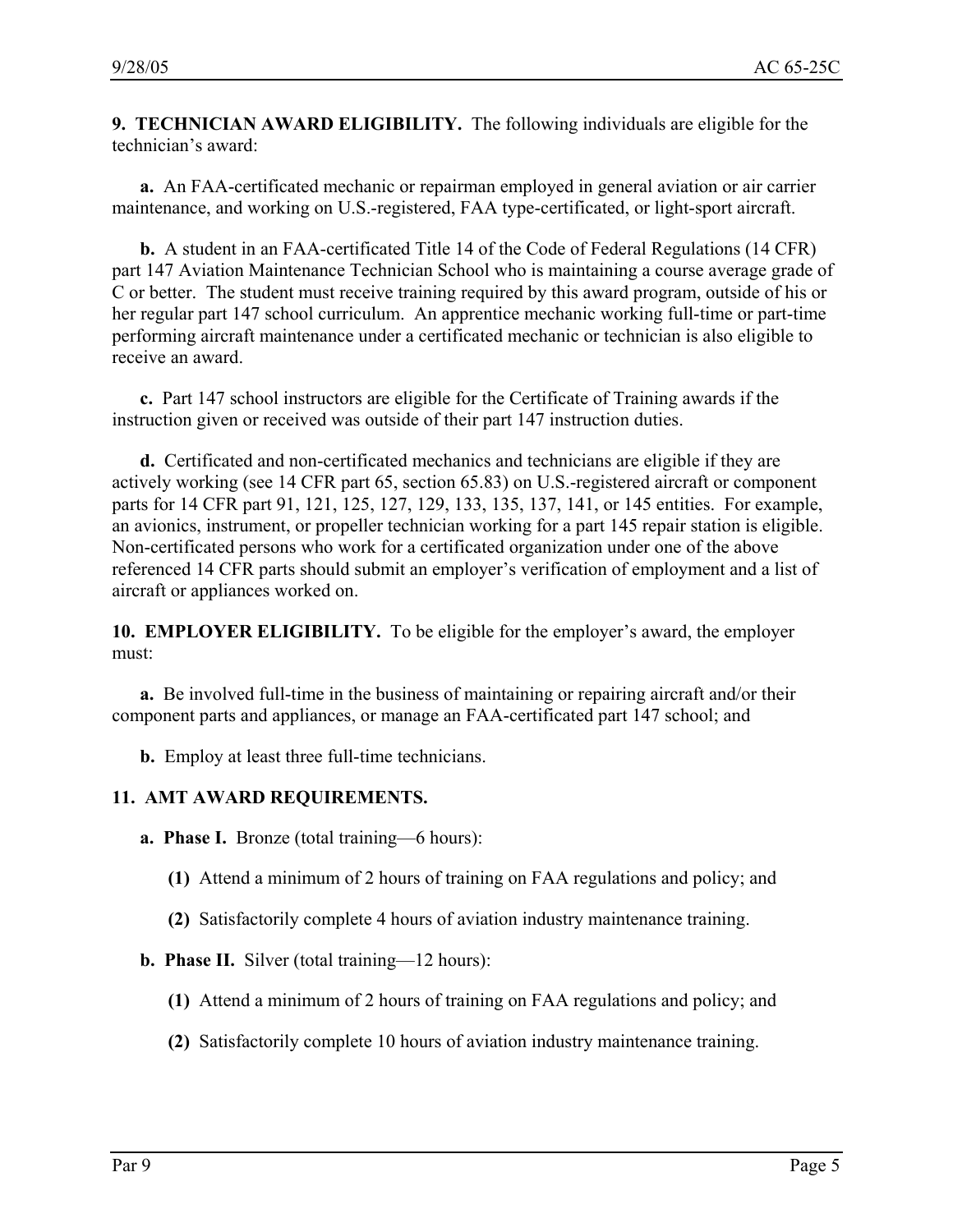**c. Phase III.** Gold (total training—26 hours):

- **(1)** Attend a minimum of 2 hours of training on FAA regulations and policy; and
- **(2)** Satisfactorily complete 24 hours of aviation industry maintenance training.
- **d. Phase IV.** Ruby (total training—60 hours):
	- **(1)** Attend a minimum of 2 hours of training on FAA regulations and policy; and
	- **(2)** Satisfactorily complete one of the following:
		- **(a)** A 10-day industry aviation industry maintenance course;

**(b)** Fifty-eight hours of aviation industry maintenance training (the 58 hours do not need to be consecutive); or

**(c)** Teach at least a total of 15 hours of aviation industry maintenance training to mechanics and/or technicians.

**e. Phase V.** Diamond (total training—100 hours):

**(1)** Attend a minimum of 2 hours of training on FAA regulations and policy; and

**(2)** Satisfactorily complete a college-level course of 3-credit hours or 40 classroom hours in mathematics, English, science, safety, maintenance human factors, management subjects, or similar career related maintenance courses; and

**(3)** Satisfactorily complete one of the following:

**(a)** A 10-day aviation industry maintenance course;

**(b)** Fifty-eight hours of aviation industry maintenance training (the 58 hours do not need to be consecutive); or

**(c)** Teach at least a total of 15 hours of aviation industry maintenance training to mechanics and/or technicians.

#### **12. EMPLOYER AWARDS REQUIREMENTS.**

**a.** An employer's eligibility for one of the five Certificates of Excellence is based on the ratio of the total number of employees who received AMT awards during the calendar year to the total number of the eligible employees of that employer. Because of their size and diverse locations nationwide, air carriers and repair stations can earn the Certificate of Excellence award by one of two methods.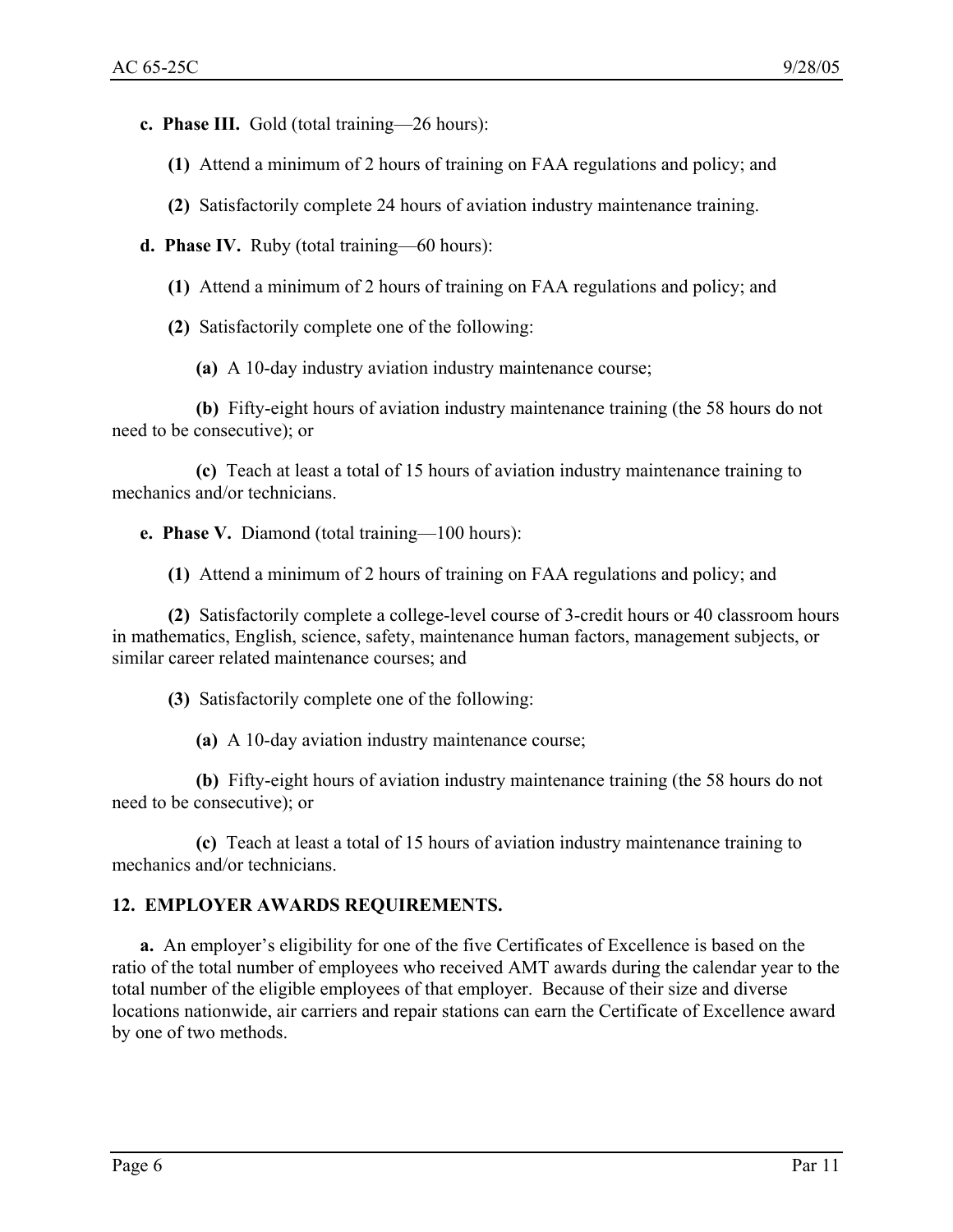**(1)** The first method is for the individual air carrier's line or repair station to apply for a Certificate of Excellence based on the number of awards the employees at that facility or line station or satellite repair station have earned.

**(2)** The second method allows the award to be issued to the organization as a whole, by combining the total number of awards earned by mechanics and technicians at different locations. For example, if an employer has 100 eligible technicians in its line stations or repair stations and 30 of these technicians have earned an AMT award in the same calendar year, the employer is eligible to receive the Gold Certificate of Excellence.

**b.** The award scale is as follows:

- **(1)** The Bronze Certificate of Excellence requires 10 percent of the eligible employees.
- **(2)** The Silver Certificate of Excellence requires 20 percent of the eligible employees.
- **(3)** The Gold Certificate of Excellence requires 30 percent of the eligible employees.
- **(4)** The Ruby Certificate of Excellence requires 40 percent of the eligible employees.
- **(5)** The Diamond Certificate of Excellence requires 50 percent of the eligible employees.

**c.** A maintenance organization that has at least 25 eligible employees will receive special recognition in the form of a Diamond Award Special Recognition plaque upon notifying the local FSDO, CMO, IFO, or FAASTeam representative that 100 percent of its eligible employees have earned an AMT award. Upon determining that the employer is eligible, the local FSDO, CMO, IFO, or FAASTeam representative will then notify the National FAASTeam Assistant Manager, Attn: AFS-8A, 800 Independence Ave., Washington, DC 20591, who will issue the award.

#### **13. APPLYING FOR THE AWARD.**

**a. Technician.** Any time during a calendar year, or up to 30 days thereafter, any eligible individual may apply for any of the awards either in person or by sending an approved application (see Appendix 1) to the local FSDO, CMO, IFO, or FAASTeam representative to issue the certificate. The submission should describe the award requested, where the training was received, who provided the training, the length of the training in hours, and the date of the training. To be eligible for an award, all training must have taken place within the calendar year. The application must be signed and dated by the individual requesting the award. Material submitted in support of an award will not be returned. At least one of the following items should be attached to the application:

**(1)** A photocopy of the individual's FAA mechanic or repairman certificate;

**(2)** A statement from an FAA-approved part 147 school certifying that the student is maintaining at least a C average;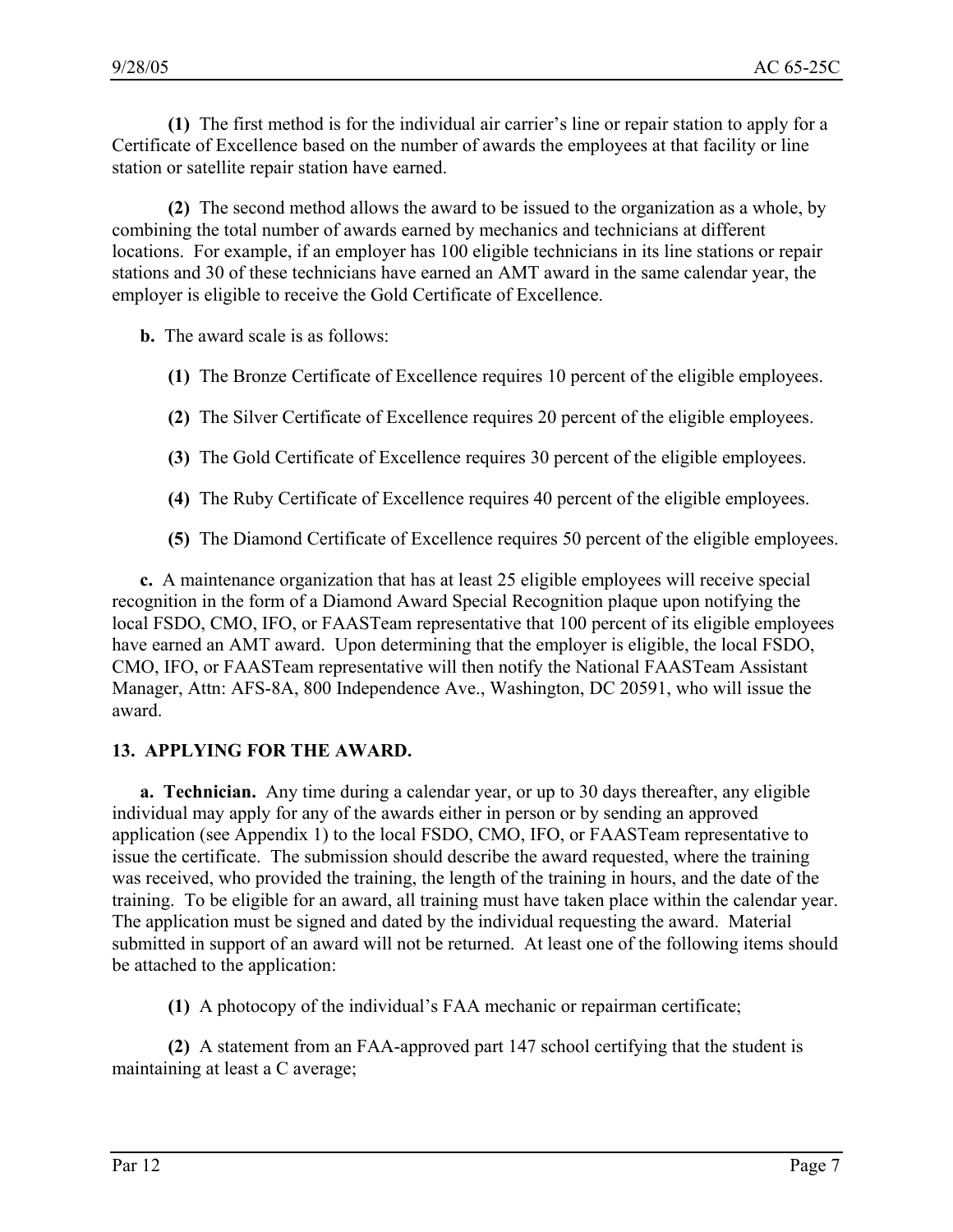**(3)** For an apprentice mechanic or technician, a certificate from the supervising certificated mechanic or technician listing aircraft or appliances worked on;

**(4)** A statement from an FAA-approved part 147 school certifying that the individual is an instructor at that school; or

**(5)** A statement from a part 91, 121, 125, 127, 129, 133, 135, 137, 141, or 145 operator/agency certifying that the individual is employed by that entity in maintaining aircraft or related appliances. When applying for the award, non-certificated persons should submit a letter describing the aircraft and accessories worked on and employer's verification of employment along with the application for the award.

> **NOTE: The FAA requests that anyone who previously earned an identical AMT Award and who still has the tie-tack/lapel pin to decline receiving a duplicate tie-tack/lapel pin by marking "No" in the appropriate area on the application. (See Appendix A.)**

**NOTE: All award training requirements must be met before a certificate is issued. This includes the required minimum of 2 hours of training in regulations or regulation policy, as well as the aviation industry maintenance training.** 

**b. Employer.** At any time during the calendar year, an eligible employer may apply by application (located in Appendix 1) for any of the Certificate of Excellence awards. The applications can be sent directly to the local FAASTeam representative or to the local FSDO, CMO, or IFO, which will forward the application to the local FAASTeam representative for processing. The employer's application should state the award requested, and include the following information:

**(1)** A statement that the employer employs technicians engaged full-time in the repair of aircraft, or aircraft appliances and parts, and that at least three technicians are working full-time.

**(2)** Photocopies of each employee's FAA AMT Certificate of Training for the applicable calendar year. (Computer training records are acceptable.)

**(3)** Employers requesting the Phase V Diamond Award Special Recognition plaque should notify their local FAASTeam representative in writing of their eligibility and submit it with the application as per paragraph 12c.

#### **NOTE: Allow at least 30 working days for FAA to process each award request. Submitted material will not be returned.**

**14. HOW TO OBTAIN THIS AC.** Copies of this AC can be obtained from the Internet at http://www.airweb.faa.gov/rgl.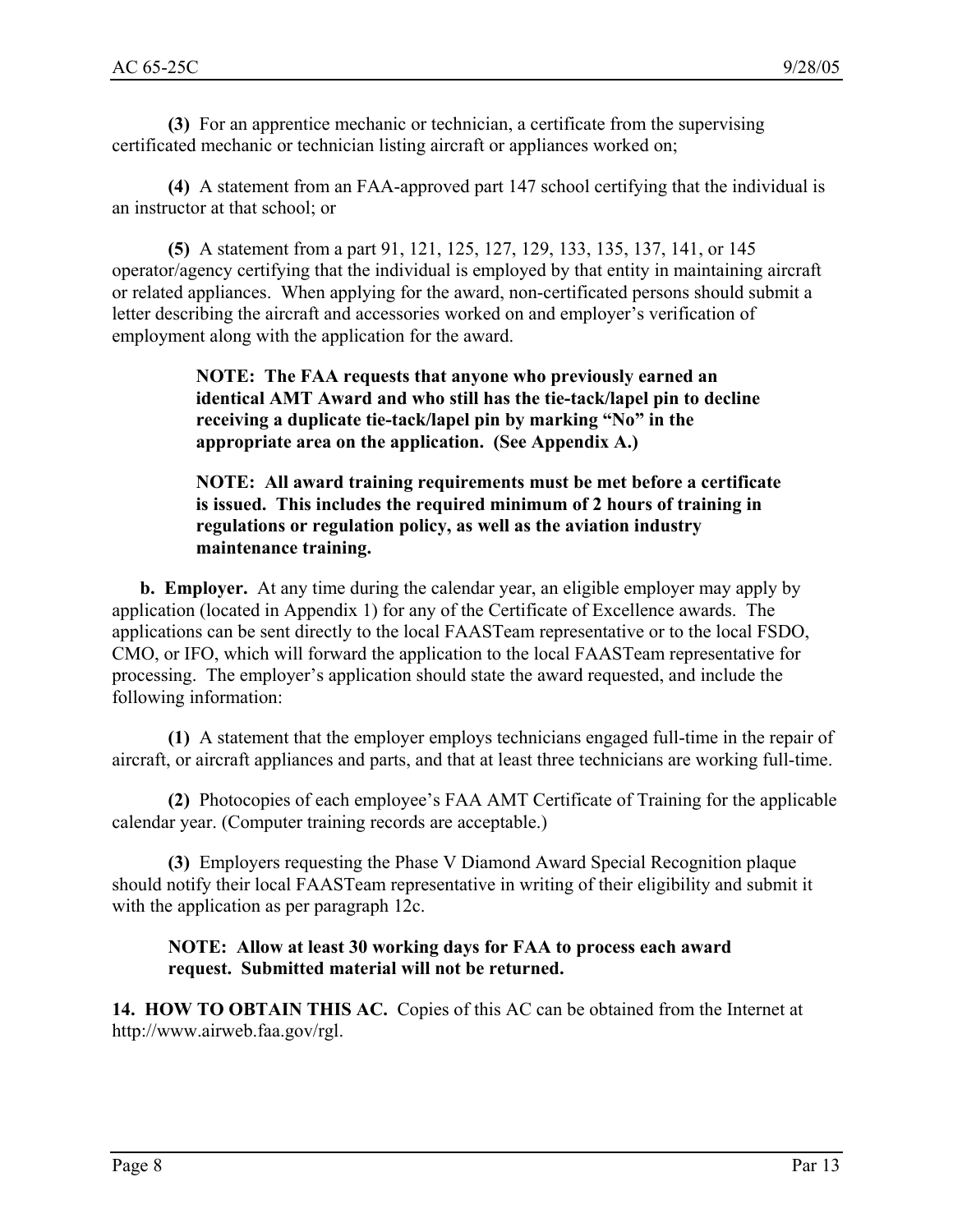15. CONTACT. For additional information or suggestions, please contact the Federal Aviation Administration, Flight Standards Service, Aircraft Maintenance Division, AFS-300, ATTN: Aviation Maintenance Technician Awards Program, 800 Independence Ave., SW., Washington, DC 20591, or at (202) 267-3546.

Original signed by

James J. Ballough Director, Flight Standards Service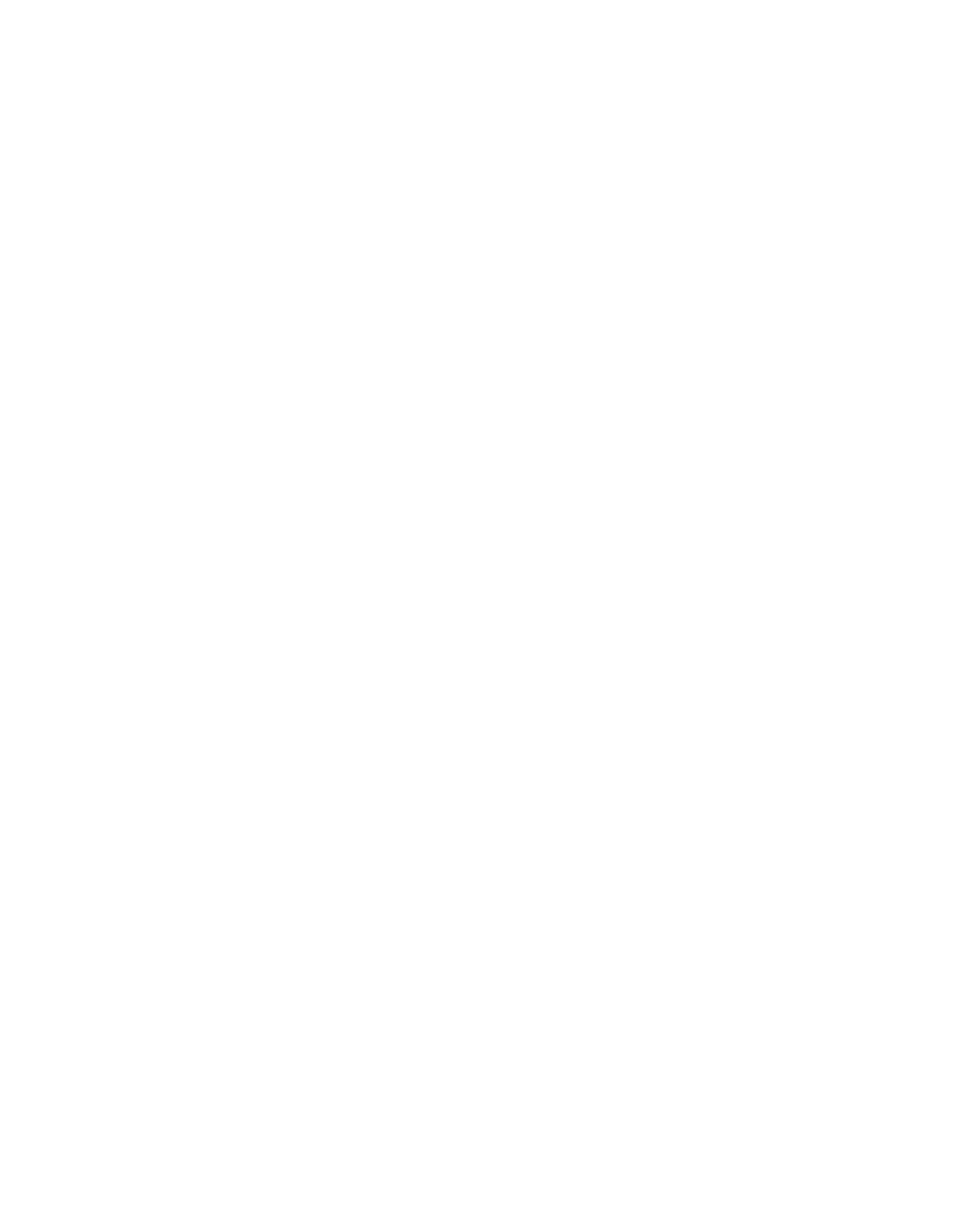| PPLICATION FORM<br>AMT A                                                                                      |                                                                                                                                                                                                                                       |
|---------------------------------------------------------------------------------------------------------------|---------------------------------------------------------------------------------------------------------------------------------------------------------------------------------------------------------------------------------------|
| Award Applied For:<br>Applicant's Name:                                                                       |                                                                                                                                                                                                                                       |
| Applicant's Home Address (Optional):                                                                          |                                                                                                                                                                                                                                       |
| Work Phone #:<br>Home Phone # (Optional):                                                                     |                                                                                                                                                                                                                                       |
| Employer's/School's Address:<br>Employer/School:                                                              |                                                                                                                                                                                                                                       |
| $\frac{1}{2}$<br>Yes<br>Tie tack/pin:<br>(Please submit evidence of training with this application.)<br>FSDO: | <b>APPENDIX 1. SUGGESTED FORMAT</b><br>AIRCRAFT MAINTENANCE TECHNICIAN AWARDS PROGRAM<br><b>TECHNICIAN AWARD APPLICATION</b><br>(This form may be duplicated)<br>(To be sent to the local FSDO, CMO, IFO, or FAASTeam representative) |
| Award Applied For:<br>PPLICATION FORM<br>AMT A<br>Applicant's Name:                                           |                                                                                                                                                                                                                                       |
| Applicant's Home Address (Optional):                                                                          |                                                                                                                                                                                                                                       |
| Work Phone #:<br>Home Phone # (Optional):                                                                     |                                                                                                                                                                                                                                       |
| Employer/School:                                                                                              |                                                                                                                                                                                                                                       |
|                                                                                                               |                                                                                                                                                                                                                                       |